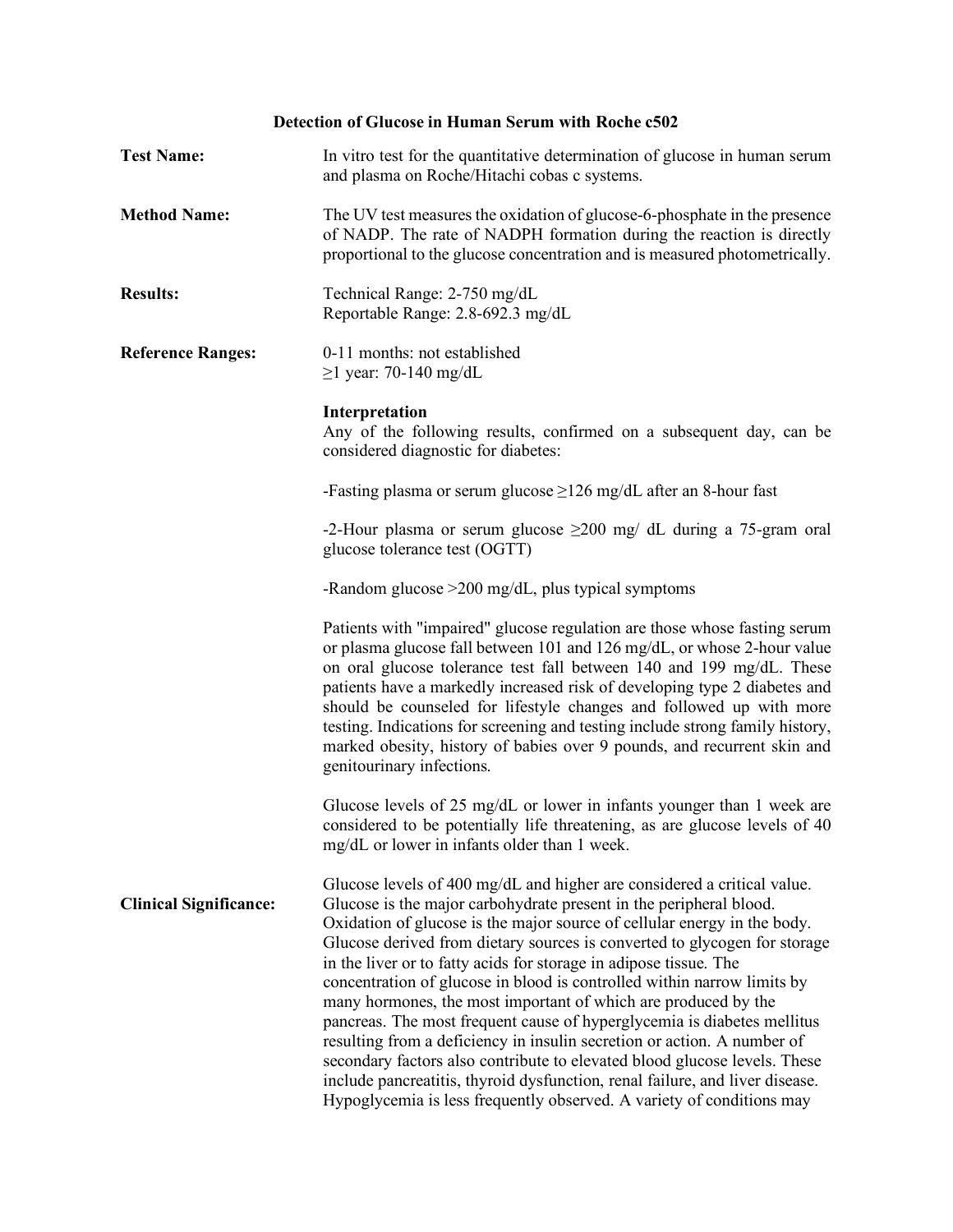|                             | cause low blood glucose levels such as insulinoma, hypopituitarism or<br>insulin induced hypoglycemia.                                                                                                                                                                                                                                                                                                                                                                                                                                                                                                                                                                                                |
|-----------------------------|-------------------------------------------------------------------------------------------------------------------------------------------------------------------------------------------------------------------------------------------------------------------------------------------------------------------------------------------------------------------------------------------------------------------------------------------------------------------------------------------------------------------------------------------------------------------------------------------------------------------------------------------------------------------------------------------------------|
| <b>Submission Criteria:</b> | For specimen collection and preparation, only use suitable tubes or<br>collection containers.<br>Only the specimens listed below were tested and found acceptable.<br>Serum<br>Plasma: Li-heparin and K <sub>2</sub> -EDTA, NaF/Na <sub>2</sub> EDTA, KF/Na <sub>2</sub> EDTA NaF/K-<br>Oxalate plasma.                                                                                                                                                                                                                                                                                                                                                                                               |
|                             | The stability of glucose in specimens is affected by storage temperature,<br>bacterial contamination, and glycolysis. Plasma or serum samples without<br>preservative (NaF) should be separated from the cells or clot within half an<br>hour of being drawn. When blood is drawn and permitted to clot and to<br>stand uncentrifuged at room temperature, the average decrease in serum<br>glucose is $\sim$ 7 % in 1 hour (5 to 10 mg/dL). This decrease is the result of<br>glycolysis.                                                                                                                                                                                                            |
|                             | The sample types listed were tested with a selection of sample collection<br>tubes that were commercially available at the time of testing, therefore not<br>all available tubes of all manufacturers were tested. Sample collection<br>systems from various manufacturers may contain differing materials which<br>could affect the test results in some cases. When processing samples in<br>primary tubes (sample collection systems), follow the instructions of the<br>tube manufacturer.                                                                                                                                                                                                        |
|                             | Storage and Stability:<br>3 days at $4^{\circ}$ C<br>8 hours at 25 °C                                                                                                                                                                                                                                                                                                                                                                                                                                                                                                                                                                                                                                 |
| <b>Rejection Criteria:</b>  | Rejection criteria include but are not limited to:<br>Specimens containing fibrin or clots.<br>1.<br>Excessive platelet clumping<br>2.<br>3. Leaking specimens<br>4. Substandard mixing or collection<br>5. Expired or improperly stored collection tubes.<br>Improperly filled tubes based on collection tube manufacturer's<br>$\mathfrak{b}$ .<br>guidelines.<br>7. Contaminated specimens (IV fluid, foreign particles, etc.)<br>8.<br>Specimens not analyzed within the appropriate time frame.<br>Samples not shipped at appropriate temperature.<br>9.<br>10. Samples without 2 proper identifiers or samples having identifiers<br>that do not match the electronic or paper lab requisition. |
| <b>Authorization:</b>       | Diagnostic testing can only be performed with approval from an authorized<br>provider/agency.                                                                                                                                                                                                                                                                                                                                                                                                                                                                                                                                                                                                         |
| <b>Turn Around Time:</b>    | 1 day.                                                                                                                                                                                                                                                                                                                                                                                                                                                                                                                                                                                                                                                                                                |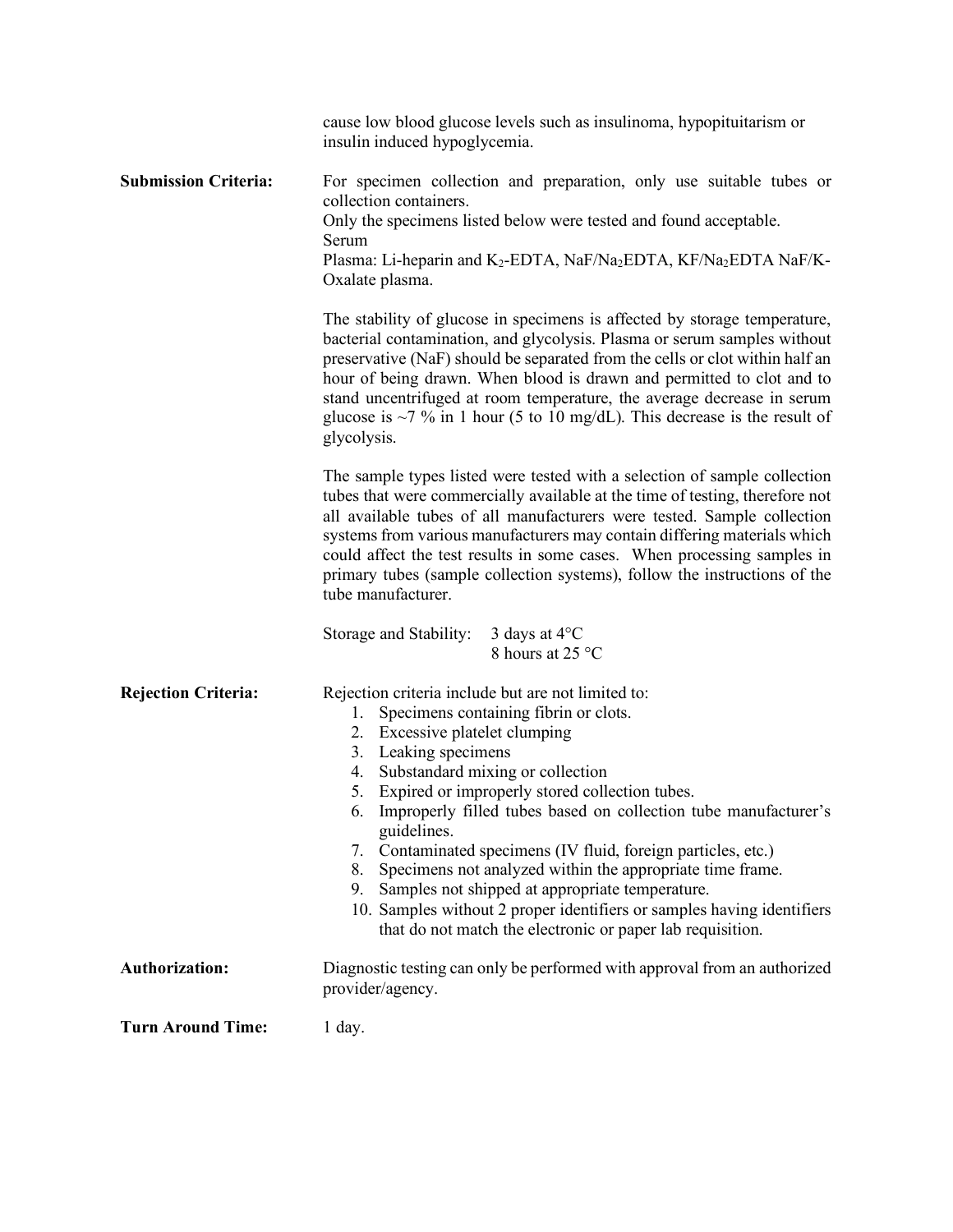#### **Instructions for Serum Specimen Submission**

## **General Information**

The detection of glucose in human serum and plasma is performed using a Roche cobas i58 analyzer.

Specimens must be collected and stored at 4°C if to be analyzed within 3 days, at 25°C if to be analyzed within 8 hours. Please be aware that storing specimens at  $\leq$  -70°C ( $\leq$  -94°F) is not permissible.

#### **Specimens MUST be** *received* **at Reditus Laboratories within 24 hours of collection.**

### **Collection Instructions for Serum Specimen**

- 1. Do not use expired collection tubes. Store collection tubes as per manufacturers recommendations. Use standard venipuncture practices for collecting samples. Filled gold top serum tubes are preferred.
- 2. Ensure that the patient's name, date-of-birth, and time/date of collection are recorded on the specimen tube along with the name or initials of the individual collecting the sample.
- 3. Complete all the demographic information on a sample requisition form through the approved electronic submission process
- 4. Refrigerate the specimen at  $4^{\circ}C(39^{\circ}F)$  and ship or courier the specimen(s) within 24 hours.
- 5. The specimen(s) *must* be received at the laboratory **no later than** 24 hours *from the time of collection*.
	- a. **Avoid shipping specimens over weekends or holidays** as they may not be received at the laboratory and cold-packs will not maintain the required 4°C (39°F) specimen temperature.
	- b. Ensure that specimens shipped by commercial carrier are shipped with **overnight delivery**. If shipping on a Friday for Saturday delivery, *you must include Saturday Delivery* during shipment, or the specimens will not be received until the following non-holiday business day. Failure to receive specimens within 24 hours of shipment will result in specimens being rejected from testing.
- 6. For any questions pertaining to sample collection, storage, or shipping, please contact the Reditus Laboratories using the below contact information.

## **Instructions for Specimen Transport**

- 7. **Messenger/Courier by ground transport.** Place specimen(s) into a biohazard labeled bag and seal securely**.** Place the test requisition(s) on the outside of the biohazard labeled bag. Place the sealed biohazard bag and test requisition(s) inside the shipping container. Place cold packs, which have been frozen for at least 24 hours, in the leak-proof outer container. The shipping container must be rigid, such as a Styrofoam cooler, and labeled with the UN 3373 Biological Substance Category B marking. Close securely.
- 8. **Commercial carrier by ground/air transport.** Place the specimen(s) inside a biohazard labeled bag and seal securely. Place the test requisition(s) on the outside of the biohazard labeled bag. Place the sealed bag and completed test requisitions(s) inside the outer shipping container. Place cold packs, which have been frozen for at least 24 hours, in the leak-proof outer container. Label the outer shipping container with Reditus Laboratories address listed below. Complete the return address section to include the name of the person shipping the package, business name and address, and a business phone number. The shipping container must include the UN3373 Biological Substance Category B marking.
- 9. *Ship specimens by overnight delivery* to the attention of Clinical Chemistry at Reditus laboratories. This can be accomplished by use of local courier, shipping corporations or U.S. Postal Service.
	- a. **If specimens are shipped on a Friday for Saturday delivery,** *you must include/indicate Saturday delivery* during shipment, or the specimens will not be received until the following non-holiday business day. Failure to receive specimens within 24 hours of shipment will result in specimens being rejected from testing.
- 10. The specimen(s) must be received at the laboratory **no later than** 24 hours *from the time of collection* and 24 hours from the time of shipment. Do not ship specimens over weekends or holidays as they will